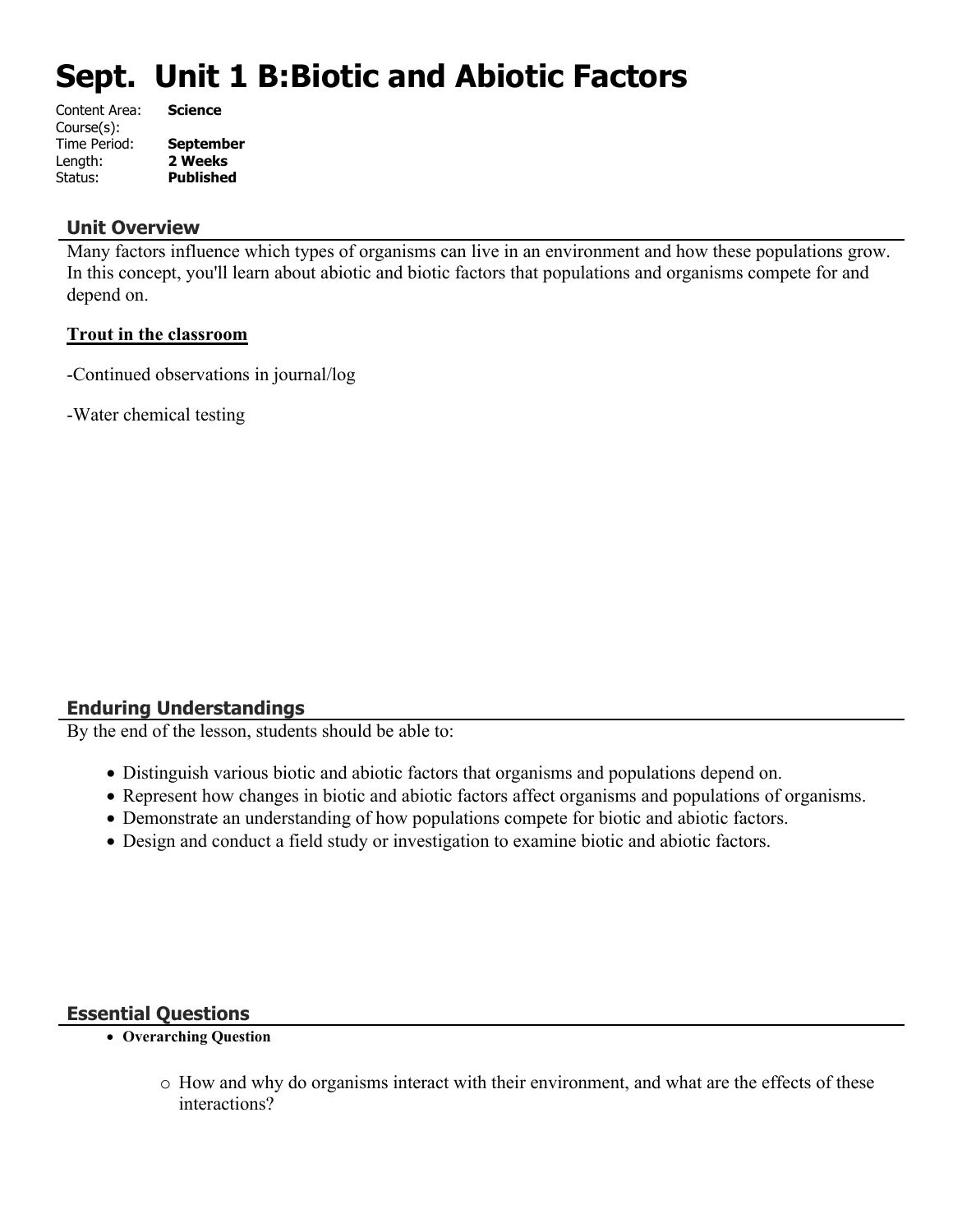- **Focus Question**
	- o How do organisms interact with the living and nonliving environments to obtain matter and energy?
- **Lesson Questions**
	- o How are organisms and populations dependent on biotic and abiotic factors?
	- o What are the effects of organisms competing for biotic and abiotic factors?
	- o What are the effects of populations competing for biotic and abiotic factors?
- **Can You Explain?**
	- o How do organisms depend on and compete for biotic and abiotic factors?

# **Instructional Strategies & Learning Activities Discovery Techbook Lessons:**

• [The Five E Instructional Model](https://app.discoveryeducation.com/learn/techbook/units/f8b0240e-a0f3-49a5-81e7-d1019d3ec115/concepts/622b4656-7e59-4e34-8920-94716e33ddbc/lesson/sections/233e1b6d-5ad0-4856-afe7-125f074d800f#0b9d7ec7-ceb3-4ea2-91b3-66025eb360a5)

Science Techbook follows the 5E instructional model. As you plan your lesson, the provided Model Lesson includes strategies for each of the 5Es.

• [Engage \(45–90 minutes\)](https://app.discoveryeducation.com/learn/techbook/units/f8b0240e-a0f3-49a5-81e7-d1019d3ec115/concepts/622b4656-7e59-4e34-8920-94716e33ddbc/lesson/sections/233e1b6d-5ad0-4856-afe7-125f074d800f#7e573179-0254-4cf0-8242-c32382cc3789)

Students are asked to think about their own surrounding environments and their daily needs for survival; students then connect these ideas to the concept of ecosystems. Students begin to formulate ideas around the CYE question.

• [EXPLORE \(120 minutes\)](https://app.discoveryeducation.com/learn/techbook/units/f8b0240e-a0f3-49a5-81e7-d1019d3ec115/concepts/622b4656-7e59-4e34-8920-94716e33ddbc/lesson/sections/233e1b6d-5ad0-4856-afe7-125f074d800f#bd7a4398-f979-42f9-a43f-777e56774d34)

Students use text and media assets to investigate questions about the biotic and abiotic factors affecting organisms in ecosystems. Students also complete a Hands-On-Activity where they conduct a field study.

• [EXPLAIN \(45–90 minutes\)](https://app.discoveryeducation.com/learn/techbook/units/f8b0240e-a0f3-49a5-81e7-d1019d3ec115/concepts/622b4656-7e59-4e34-8920-94716e33ddbc/lesson/sections/233e1b6d-5ad0-4856-afe7-125f074d800f#e7753799-2dff-4294-8186-906263a1d855)

Students construct scientific explanations to the CYE question by including evidence of how biotic and abiotic factors affect organisms and ecosystems.

• [ELABORATE with STEM \(30–90 minutes\)](https://app.discoveryeducation.com/learn/techbook/units/f8b0240e-a0f3-49a5-81e7-d1019d3ec115/concepts/622b4656-7e59-4e34-8920-94716e33ddbc/lesson/sections/233e1b6d-5ad0-4856-afe7-125f074d800f#d531259f-c14a-4ead-a4c9-2efdaef3832d)

Students apply their understanding of biotic and abiotic factors by investigating how human activities can impact ecosystems and how technology can help save sea turtles.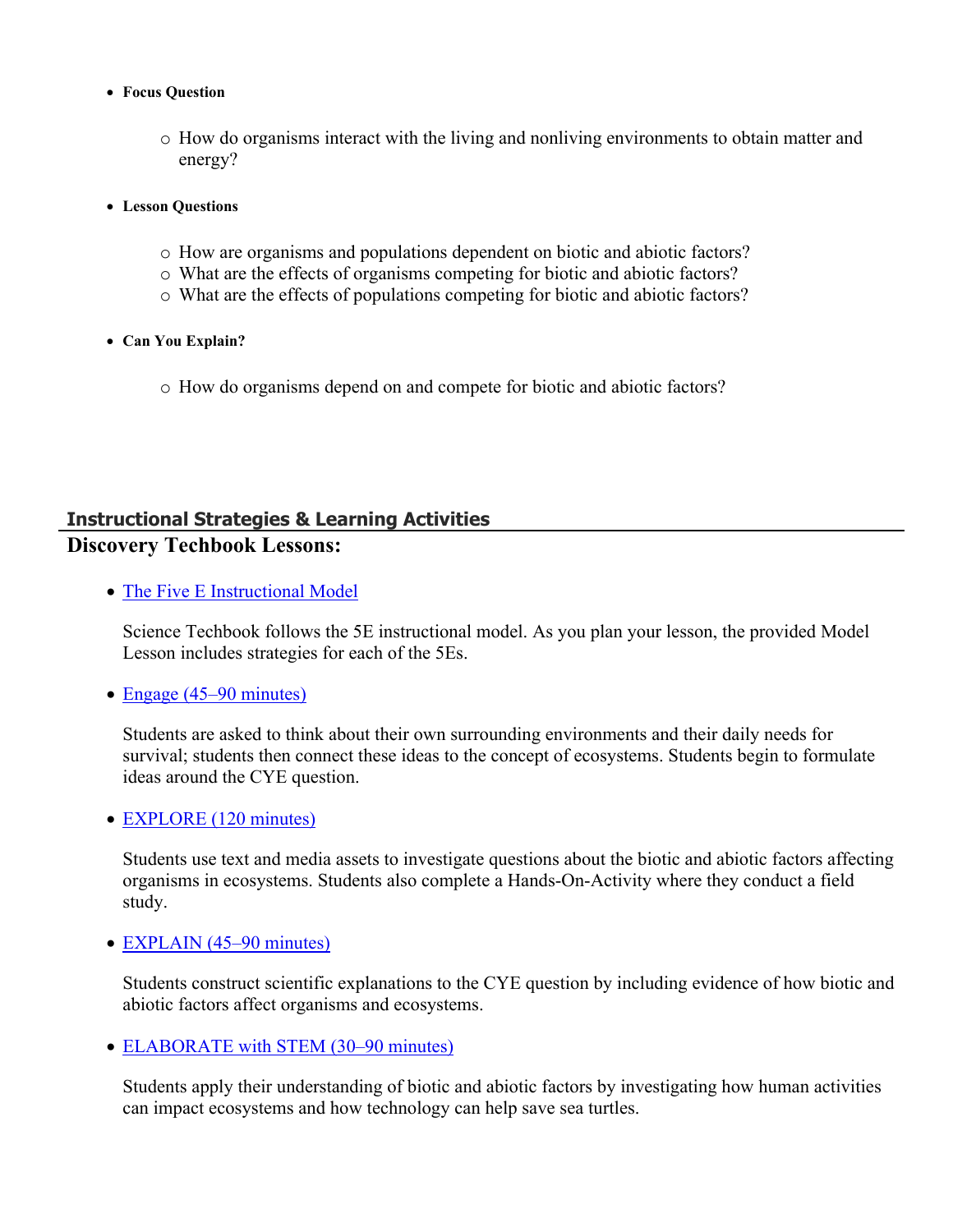# • **EVALUATE** (45–90 minutes)

Students are evaluated on the state science standards, as well as Standards in ELA/Literacy and Standards in Math standards, using Board Builder and the provided concept summative assessments.

# **Integration of 21st Century Themes and Career Exploration**

| CRP.K-12.CRP2        | Apply appropriate academic and technical skills.                                   |
|----------------------|------------------------------------------------------------------------------------|
| <b>CRP.K-12.CRP5</b> | Consider the environmental, social and economic impacts of decisions.              |
| CRP.K-12.CRP4        | Communicate clearly and effectively and with reason.                               |
| CRP.K-12.CRP11       | Use technology to enhance productivity.                                            |
| CRP.K-12.CRP9        | Model integrity, ethical leadership and effective management.                      |
| CRP.K-12.CRP8        | Utilize critical thinking to make sense of problems and persevere in solving them. |
| <b>CRP.K-12.CRP7</b> | Employ valid and reliable research strategies.                                     |
| CRP.K-12.CRP1        | Act as a responsible and contributing citizen and employee.                        |
| CRP.K-12.CRP6        | Demonstrate creativity and innovation.                                             |
| CRP.K-12.CRP12       | Work productively in teams while using cultural global competence.                 |

# **Technolgy Integration**

Technology is fully integrated with the Discovery Techbook.

# **Interdisciplinary Connections**

| LA.WHST.6-8.1       | Write arguments focused on discipline-specific content.                                                                                                                                                                                        |
|---------------------|------------------------------------------------------------------------------------------------------------------------------------------------------------------------------------------------------------------------------------------------|
| LA.WHST.6-8.9       | Draw evidence from informational texts to support analysis, reflection, and research.                                                                                                                                                          |
| TECH.8.1.8.B        | Creativity and Innovation: Students demonstrate creative thinking, construct knowledge<br>and develop innovative products and process using technology.                                                                                        |
| TECH.8.1.8.D        | Digital Citizenship: Students understand human, cultural, and societal issues related to<br>technology and practice legal and ethical behavior.                                                                                                |
| <b>TECH.8.1.8.F</b> | Critical thinking, problem solving, and decision making: Students use critical thinking skills<br>to plan and conduct research, manage projects, solve problems, and make informed<br>decisions using appropriate digital tools and resources. |
| TECH.8.2.8          | Technology Education, Engineering, Design, and Computational Thinking - Programming:<br>All students will develop an understanding of the nature and impact of technology,                                                                     |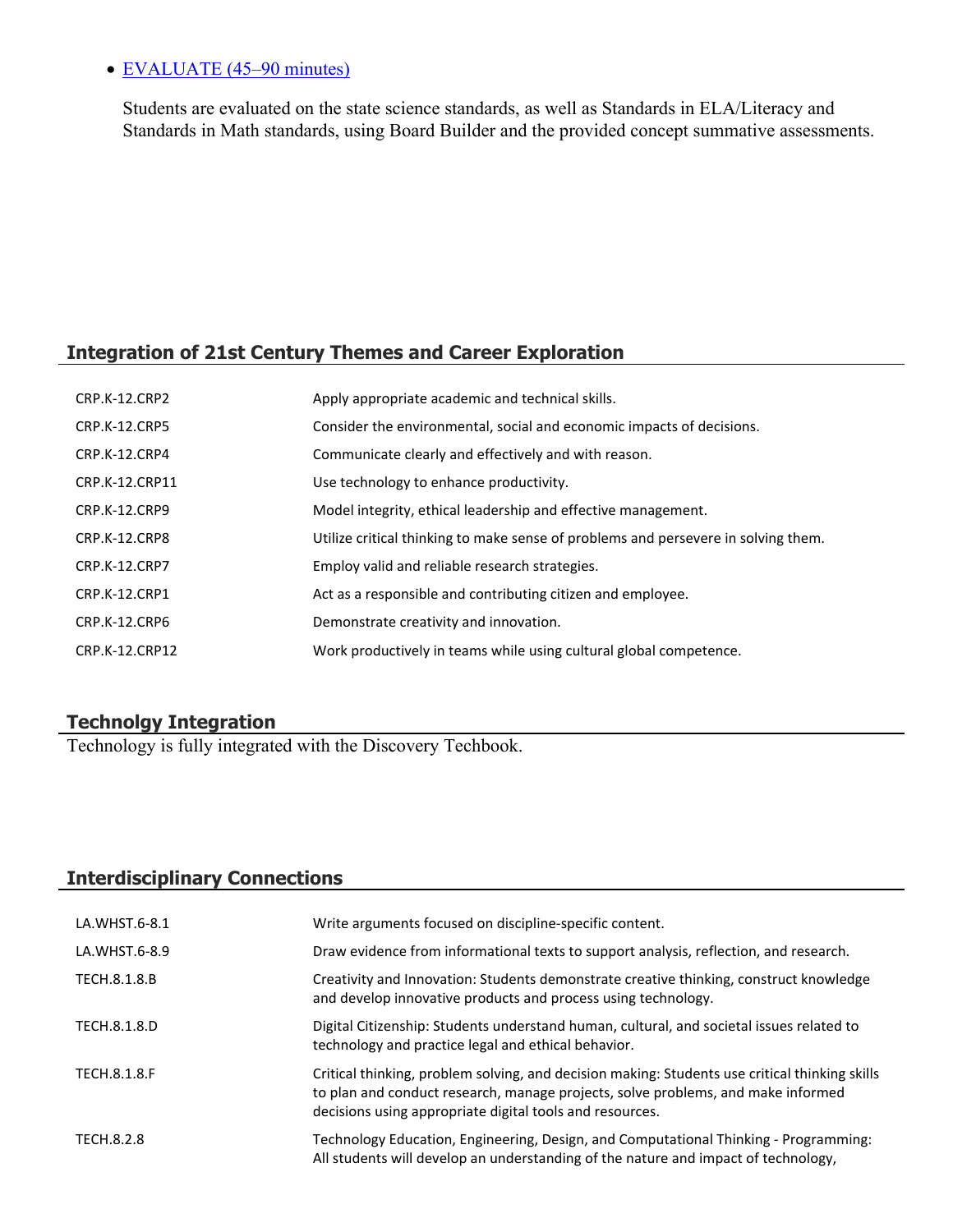|               | engineering, technological design, computational thinking and the designed world as they<br>relate to the individual, global society, and the environment.                                                                               |
|---------------|------------------------------------------------------------------------------------------------------------------------------------------------------------------------------------------------------------------------------------------|
| LA.WHST.6-8.2 | Write informative/explanatory texts, including the narration of historical events, scientific<br>procedures/experiments, or technical processes.                                                                                         |
| LA.WHST.6-8.4 | Produce clear and coherent writing in which the development, organization, voice, and<br>style are appropriate to task, purpose, and audience.                                                                                           |
| LA.WHST.6-8.5 | With some guidance and support from peers and adults, develop and strengthen writing<br>as needed by planning, revising, editing, rewriting, or trying a new approach, focusing on<br>how well purpose and audience have been addressed. |
| LA.WHST.6-8.6 | Use technology, including the Internet, to produce and publish writing and present the<br>relationships between information and ideas clearly and efficiently.                                                                           |

# **Differentiation**

| <b>Struggling Students</b>                                                                                                                                                                                                                                                        | <b>ELL</b> |                                                                                                                                                                                                                                                                                                                                                                                                                                                                                                                                                                            | <b>Accelerated Students</b>                                                                                                                                                                                                                                                                                                                                                                                                                                                                                                                                                                                                                                                                                                                                                            |
|-----------------------------------------------------------------------------------------------------------------------------------------------------------------------------------------------------------------------------------------------------------------------------------|------------|----------------------------------------------------------------------------------------------------------------------------------------------------------------------------------------------------------------------------------------------------------------------------------------------------------------------------------------------------------------------------------------------------------------------------------------------------------------------------------------------------------------------------------------------------------------------------|----------------------------------------------------------------------------------------------------------------------------------------------------------------------------------------------------------------------------------------------------------------------------------------------------------------------------------------------------------------------------------------------------------------------------------------------------------------------------------------------------------------------------------------------------------------------------------------------------------------------------------------------------------------------------------------------------------------------------------------------------------------------------------------|
| 1. If students seem<br>confused about<br>what an<br>organism or a<br>population is,<br>have them look<br>at the glossary<br>terms, along<br>with their<br>associated<br>animations,<br>videos, and<br>images. Instruct<br>them to write<br>down the<br>definitions, as<br>needed. |            | 1. Show Spanish-speaking<br>students the Spanish<br>versions of the videos<br>throughout the concept.<br>2. Give Spanish-speaking<br>students the Spanish<br>version of the <b>Scientific</b><br>Exploration.<br>3. When asked to give<br>examples of<br>ecosystems, students<br>might only cite<br>examples of terrestrial<br>ecosystems. If this is<br>the case, ask them if a<br>pond, a lake, or a<br>seashore are also<br>ecosystems. By citing<br>various examples of<br>ecosystems, students<br>will form a clearer<br>picture of what an<br>ecosystem actually is. | 1. Ask students to think about and identify biotic<br>and abiotic factors in the neighborhood where<br>they live. Ask them to speculate on what might<br>happen if one of those factors were removed.<br>2. Explain to students that habitat changes caused<br>by human development, and the removal of<br>natural predators, have resulted in a dramatic<br>increase in the white-tailed deer population in<br>some areas. The deer have become a problem<br>because they eat large numbers of plants, and<br>they especially like the leaves of young plants.<br>Ask students to think about and explain how<br>they think that this deer population increase<br>affects the rest of the ecosystem, focusing<br>especially on competition (both intraspecific<br>and interspecific). |

## Additional notes:

[Differentiation in science](http://www.brighthubeducation.com/teaching-gifted-students/65181-differentiation-techniques-and-activities-in-the-classroom-for-gifted-students/) can be accomplished in several ways. Once you have given a pre-test to students, you know what information has already been mastered and what they still need to work on. Next, you design activities, discussions, lectures, and so on to teach information to students. The best way is to have two or three groups of students divided by ability level.

While you are instructing one group, the other groups are working on activities to further their knowledge of the concepts. For example, while you are helping one group learn the planet names in order, another group is researching climate, size, and distance from the moon of each planet. Then the groups switch, and you instruct the second group on another objective from the space unit. The first group practices writing the order of the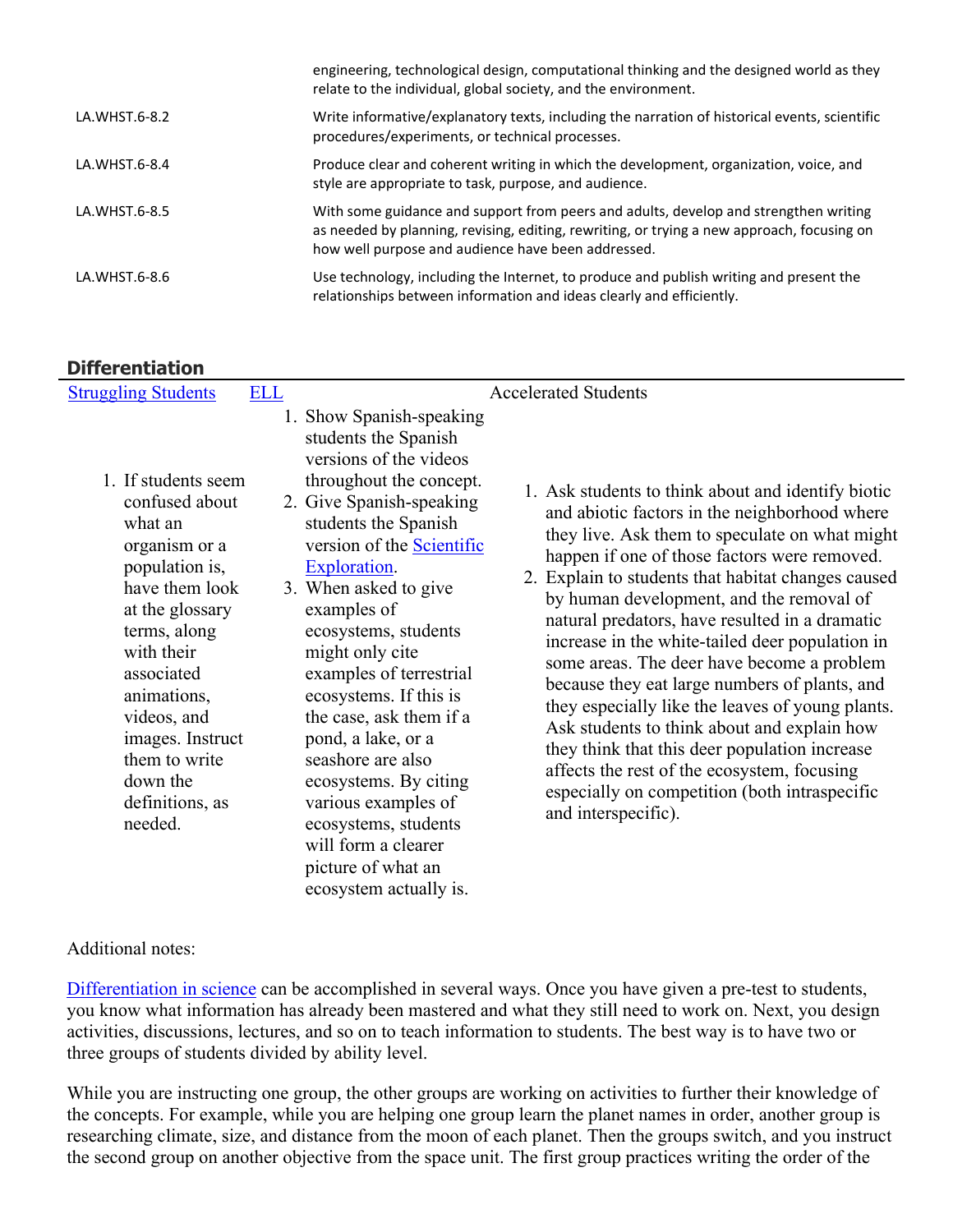planets and drawing a diagram of them.

Here are some ideas for the classroom when you are using differentiation in science:

- Create a tic-tac-toe board that lists different activities at different ability levels. When students aren't involved in direct instruction with you, they can work on activities from their tic-tac-toe board. These boards have nine squares, like a tic-tac-toe board; and each square lists an activity that corresponds with the science unit. For example, one solar system activity for advanced science students might be to create a power point presentation about eclipses. For beginning students, an activity might be to make a poster for one of the planets and include important data such as size, order from the sun, whether it has moons, and so on.
- Find websites on the current science unit that students can explore on their own.
- Allow students to work in small groups to create a project throughout the entire unit. For example, one group might create a solar system model to scale. Another group might write a play about the solar system. This is an activity these groups can work on while they are not working directly with you.

Differentiation in science gets students excited to learn because it challenges them to expand their knowledge and skills, instead of teaching the whole group concepts they have already mastered.

# **Modifications & Accommodations**

Refer to QSAC EXCEL SMALL SPED ACCOMMOCATIONS spreadsheet in this discipline.

## **Modifications and Accommodations used in this unit:**

IEP and 504 Accommodations will be utilized.

In addition to differentiated instruction, IEP's and 504 accommocations will be utilized.

## **Benchmark Assessments**

**Benchmark Assessments** are given periodically (e.g., at the end of every quarter or as frequently as once per month) throughout a school year to establish baseline achievement data and measure progress toward a standard or set of academic standards and goals.

#### **Schoolwide Benchmark assessments:**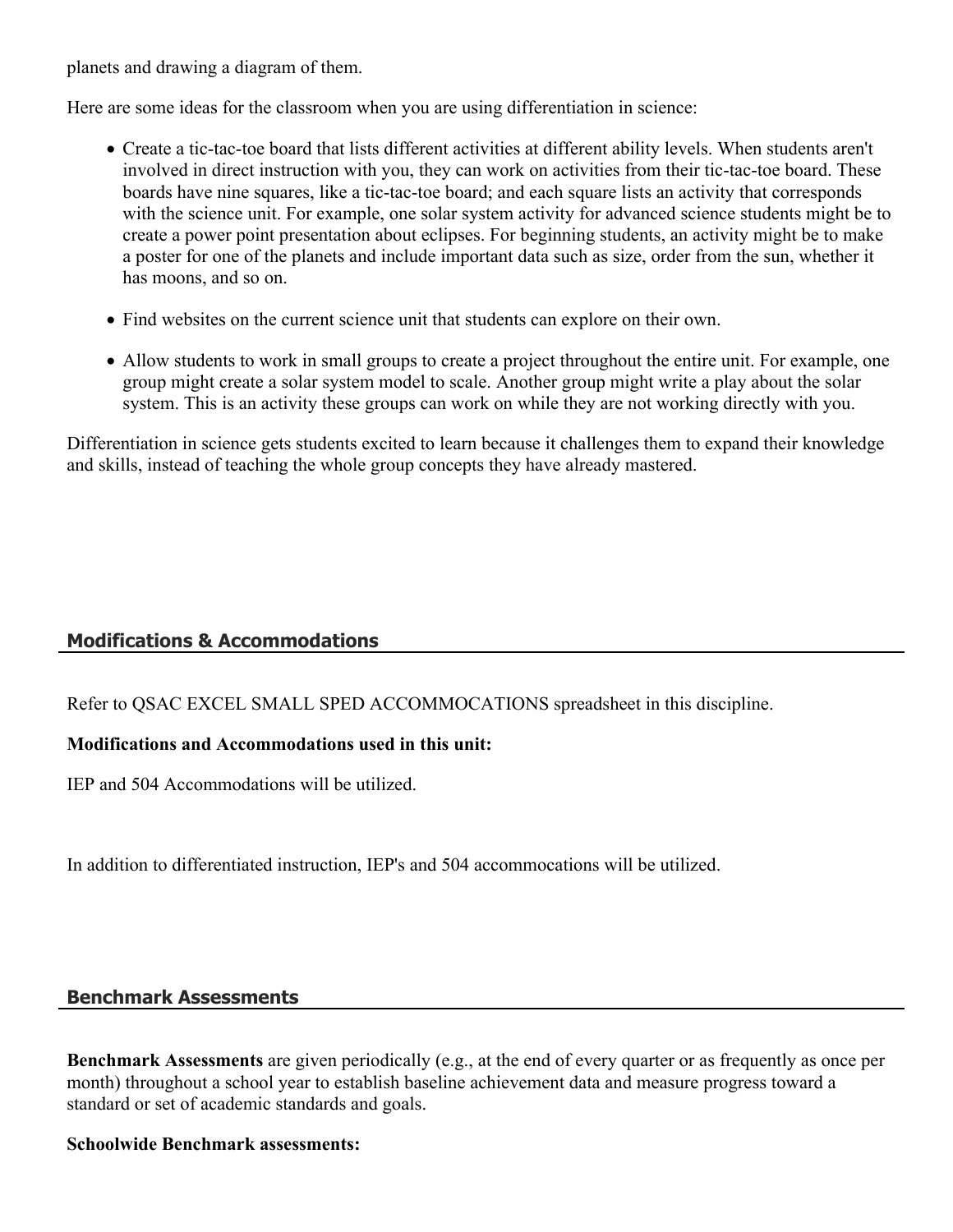Aimsweb benchmarks 3X a year

Linkit Benchmarks 3X a year

### **Additional Benchmarks used in this unit:**

The students will complete two summative benchmark tests administered by the teacher via Google Forms and Google Classroom. There is one benchmark test administered in the middle of the year around January, and a second one administered in May.

# **Formative Assessments**

Assessment allows both instructor and student to monitor progress towards achieving learning objectives, and can be approached in a variety of ways. **Formative assessment** refers to tools that identify misconceptions, struggles, and learning gaps along the way and assess how to close those gaps. It includes effective tools for helping to shape learning, and can even bolster students' abilities to take ownership of their learning when they understand that the goal is to improve learning, not apply final marks (Trumbull and Lash, 2013). It can include students assessing themselves, peers, or even the instructor, through writing, quizzes, conversation, and more. In short, formative assessment occurs throughout a class or course, and seeks to improve student achievement of learning objectives through approaches that can support specific student needs (Theal and Franklin, 2010, p. 151).

### **Formative Assessments used in this unit:**

See assessments located in the unit link above

# **Summative Assessments**

**Summative assessments** evaluate student learning, knowledge, proficiency, or success at the conclusion of an instructional period, like a unit, course, or program. Summative assessments are almost always formally graded and often heavily weighted (though they do not need to be). Summative assessment can be used to great effect in conjunction and alignment with formative assessment, and instructors can consider a variety of ways to combine these approaches.

## **Summative assessments for this unit:**

See assessments located in the unit link above within Discovery Education Techbook software.

Paper and digital tests will be implemented. Summative tests will be designed by the teacher via Google Forms, Google Docs, and Microsoft Word.